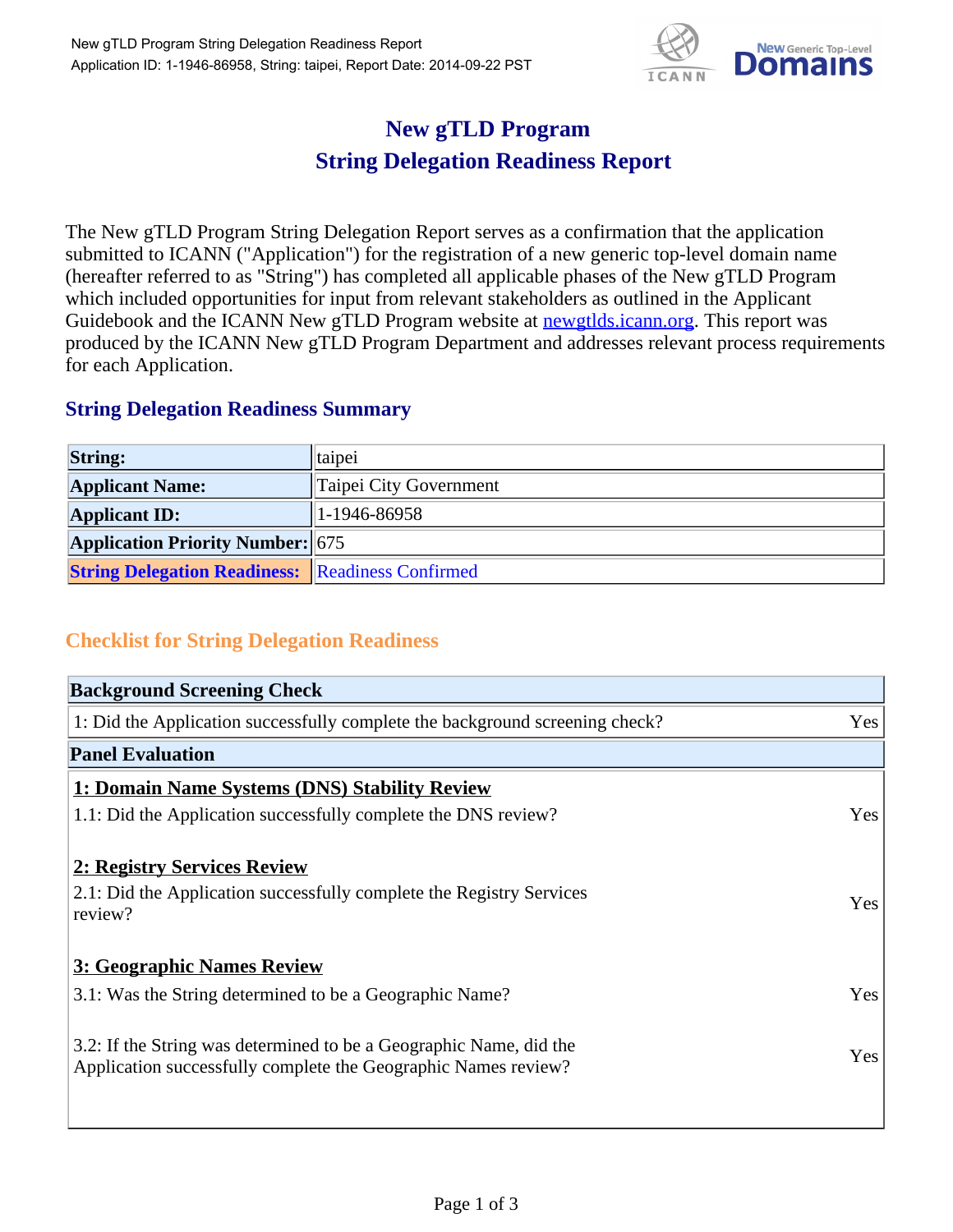

| 4: Financial Review                                                                |            |
|------------------------------------------------------------------------------------|------------|
| $\vert$ 4.1: Did the Application successfully complete the Financial Capability    | Yes        |
| review?                                                                            |            |
| <b>5: Technical Review</b>                                                         |            |
| 5.1: Did the Application successfully complete the Technical and                   | <b>Yes</b> |
| <b>Operation Capability review?</b>                                                |            |
|                                                                                    |            |
| <b>6: String Similarity Review</b>                                                 |            |
| $\vert$ 6.1: Was the Application determined to not be confusingly similar to other | Yes        |
| applied for strings, including through String Confusion Objections?                |            |
| 6.2: If the Application was determined to be confusingly similar to other          |            |
| applied for strings, including through String Confusion Objections, did the        |            |
| Application prevail in the string contention resolution process (CPE,              | N/A        |
| Auction, and/or Self-Resolution of String Contention via                           |            |
| withdrawal/termination of all other members in contention)?                        |            |

| <b>Public Comment Period</b>                                                                                                                                                                   |                |
|------------------------------------------------------------------------------------------------------------------------------------------------------------------------------------------------|----------------|
| 1: Was the public provided an opportunity to submit comments on the Application?                                                                                                               | Yes            |
| 2: Were comments for the Application considered by evaluation panels?                                                                                                                          | Yes            |
| <b>Objection Process</b>                                                                                                                                                                       |                |
| 1: Were objections filed against the Application?                                                                                                                                              | N <sub>0</sub> |
| 2: If objections were filed against the Application, did Applicant prevail in the dispute<br>resolution proceedings for all Legal Rights, Limited Public Interest and Community<br>Objections? | N/A            |
| <b>Governmental Advisory Committee (GAC) Advice</b>                                                                                                                                            |                |
| 1: Did the GAC have an opportunity to provide advice for the Application?                                                                                                                      | Yes            |
| 2: Did the GAC provide consensus GAC advice that the String should not be approved by<br>the ICANN Board?                                                                                      | <b>No</b>      |
| 3: If the GAC provided consensus GAC advice to the ICANN Board, did the ICANN Board<br>(or New gTLD Program Committee) accept the GAC advice?                                                  | N/A            |
| <b>Accountability Mechanisms</b>                                                                                                                                                               |                |
| 1: Was the Application the subject of a complaint or review through one of ICANN's<br>accountability mechanisms (Reconsideration or Independent Review)?                                       | N <sub>0</sub> |
| 1.1: If yes, did the BGC, ICANN Board or New gTLD Program Committee determine that<br>the Application should not proceed to contracting?                                                       | N/A            |